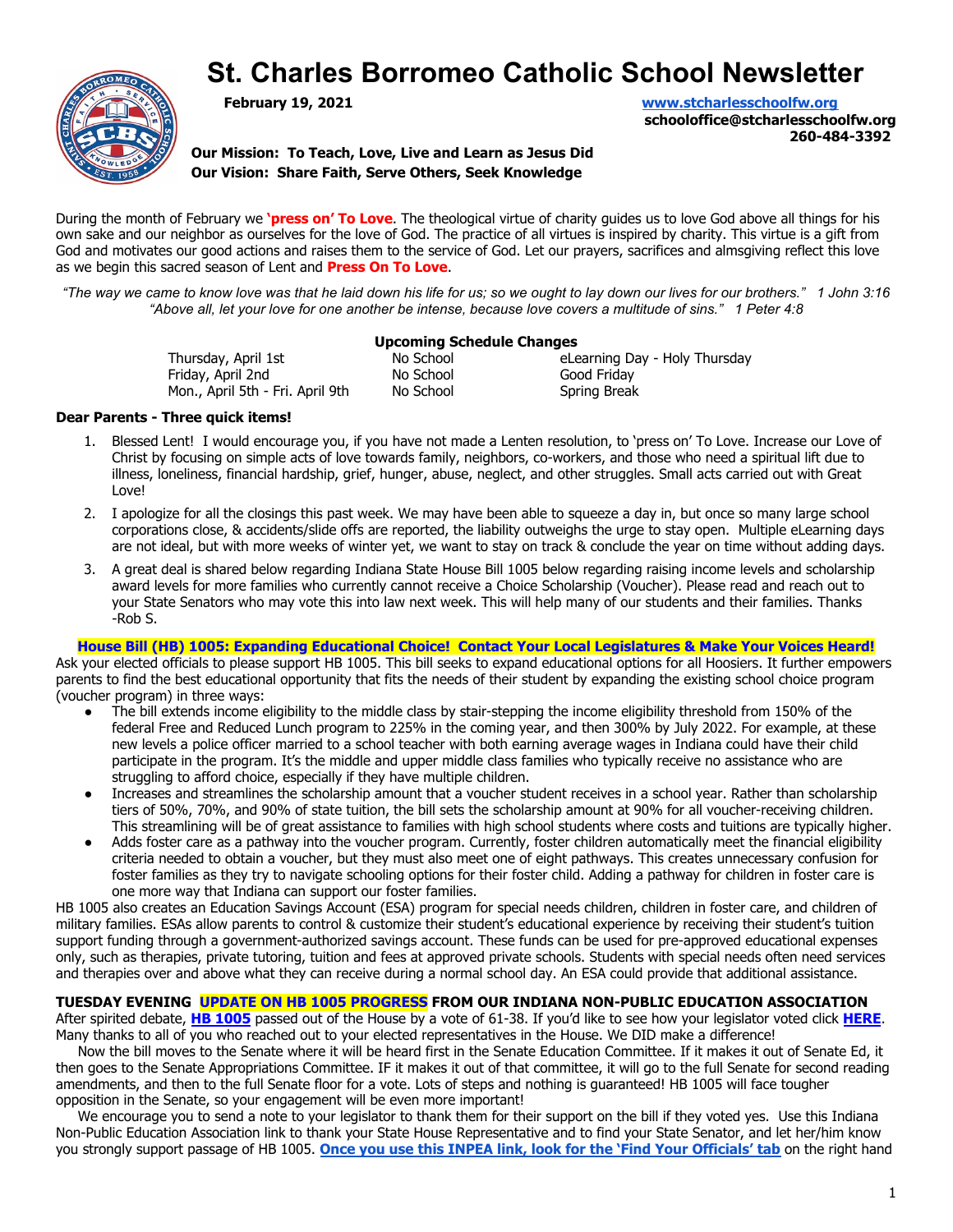side, enter your zip, and email your State Senator asking her to support HB 1005 to help all families of private school students. You can also sign up for 'Legislative Alerts' and stay up to date with current legislation that benefits our Catholic Schools. Thank you. -Rob S.

**School Job Openings:** We are looking to fill open positions for the rest of the school year. Interested candidates can email, attn: Rob Sordelet at [schooladministration@stcharlesschoolfw.org](mailto:schooladministration@stcharlesschoolfw.org) or call the school phone at (260) 438-3492 and I will be glad to respond. Also, I am at school most every day, and would be glad to speak with you in person. Here are some positions:

- **Teaching Assistants** Along with our dedicated Faculty, our Teaching Assistants are treasured here in the school. The hourly rate for Teaching Assistants is \$10 per hour + a \$300 tuition discount per child enrolled in Catholic School.:
	- Grade 2 TA 5.8 hours per day. Every day. Monday Friday.
- **Paraprofessional (Life Skills Program)** We have a great group of students in our program, who blossom with a little more 1:1 attention. This may also be a full-time position and/or a shared, permanent part-time position.
	- Life Skills Paraprofessional 5.8 hours per day. Monday Wednesday. \$12 per hour

**• St. Charles Maintenance Department** - The St. Charles Maintenance Department is looking to fill two positions. A full-time position during the day and a part-time position, with possibility for full-time, in the evenings. **For more information contact Steve Springer, Maintenance Supervisor, 260-969-4029.**

#### **RE-ENROLLMENT for next year 2021-2022 for all students currently in grades K-7**

Look for an email from "registration@stcharlesschoolfw.org" sent Friday (Feb. 5) to the email we currently have on file for you in PowerSchool. Please look at your inbox or search spam for it. Read through that email and use the link included in it to re-enroll your student. Complete by **Wednesday, February 24, 2021.** Some simple reminders when it comes to completing online registration:

- a. Make an account if you don't already have one. One account per family. This account will work with all diocesan schools' enrollment process. You will already have an account if you completed enrollment at Bishop Dwenger.
- b. Work your way through the online form. Have your contact phone numbers and addresses handy! You will list any emergency contacts here. We do ask for 2-3 emergency contacts in the case we can not reach you.
- c. On the Emergency Contact Page, we recommend you begin by clicking on the "remove contact" button and start clean. When information was pulled from what was in PowerSchool, it populated incorrectly. This will eliminate some confusion for you when it comes to filling in the fields.
- d. Carefully, read the agreement at the end before giving your electronic signature.
- e. Be sure to click on the "Submit" button when done.
- f. You will receive an email from PowerSchool verifying that the enrollment was submitted. Your application will not be considered complete until your FACTS payment plan for the upcoming school year has been selected. FACTS information will be coming soon.
- g. If you have an additional St. Charles student re-enrolling, you will be given the opportunity at the end of the first re-enrollment form to add your additional student's snapcode. (Sent in a separate email to you.)

This online process should take 15-20 minutes to complete. Your information will be saved if you need to quit and come back later. \ Please contact Pam Bojrab, 260-484-3392 or registration@stcharlesschoolfw.org, with any questions about online registration.

#### **Calendar Update**

| February 21 | 1st Sunday of Lent                                                                            |  |  |  |  |
|-------------|-----------------------------------------------------------------------------------------------|--|--|--|--|
| February 26 | Grades 7-8 attend Stations of the Cross, 2:15 pm                                              |  |  |  |  |
| February 28 | 2nd Sunday of Lent                                                                            |  |  |  |  |
|             | Tim Francis' presentation on Eucharistic Miracles, in church, 6:30 - 9:00 pm (see info below) |  |  |  |  |
| March 1     | Zoomobile virtual visit with Grade 2 students                                                 |  |  |  |  |
| March 5     | Third Quarter ends                                                                            |  |  |  |  |
|             | Grades 5-6 attend Stations of the Cross, 2:15 pm                                              |  |  |  |  |
| March 7     | 3rd Sunday of Lent                                                                            |  |  |  |  |
| March 9     | Sacrament of Reconciliation for grades 6-7-8                                                  |  |  |  |  |
|             | IREAD-3 assessment (parts 1-2) for grade 3 students                                           |  |  |  |  |
| March 10    | IREAD-3 assessment (part 3) for grade 3 students                                              |  |  |  |  |
|             | Fine Arts Booster meeting, 7:00 pm                                                            |  |  |  |  |
| March 11    | Sacrament of Reconciliation for grades 2-3-4-5                                                |  |  |  |  |
| March 12    | Report Cards go home                                                                          |  |  |  |  |
|             | Grades 3-4 attend Stations of the Cross, 2:15 pm                                              |  |  |  |  |
|             |                                                                                               |  |  |  |  |

**Students of the Week -** Congratulations to: Lincoln Wilson, Angelina Meyers, Iliana Salazar, Caiden Scheckel, Lisette Swager, Nicholas Woods, Stella Shovek, Evan Sliger, Joey Henry, Cyann Lilly, Alise Taylor, Juliana Bird, Ellen Thompson, Georgia Tippmann, Zach Tippmann, Richard Claycomb, Alex Gaytan, Jackson Konwinski, Suzie Jones, Amira Negahban , Luke Stratton, Noah Jones, Sophie Sanchez, Levigne Claycomb, Lucy Lesh, Zachary Jimenez, Henry Bauer

### **Eucharistic Miracles Presentation**

Nationally-known speaker, Tim Francis, shares testimony of his and others coming to a deeper faith in Jesus through witness of modern miracles. The presentation is February 28, 6:30pm-9:00pm at St. Charles and March 1, 6:30pm-9:00pm at Our Lady of Good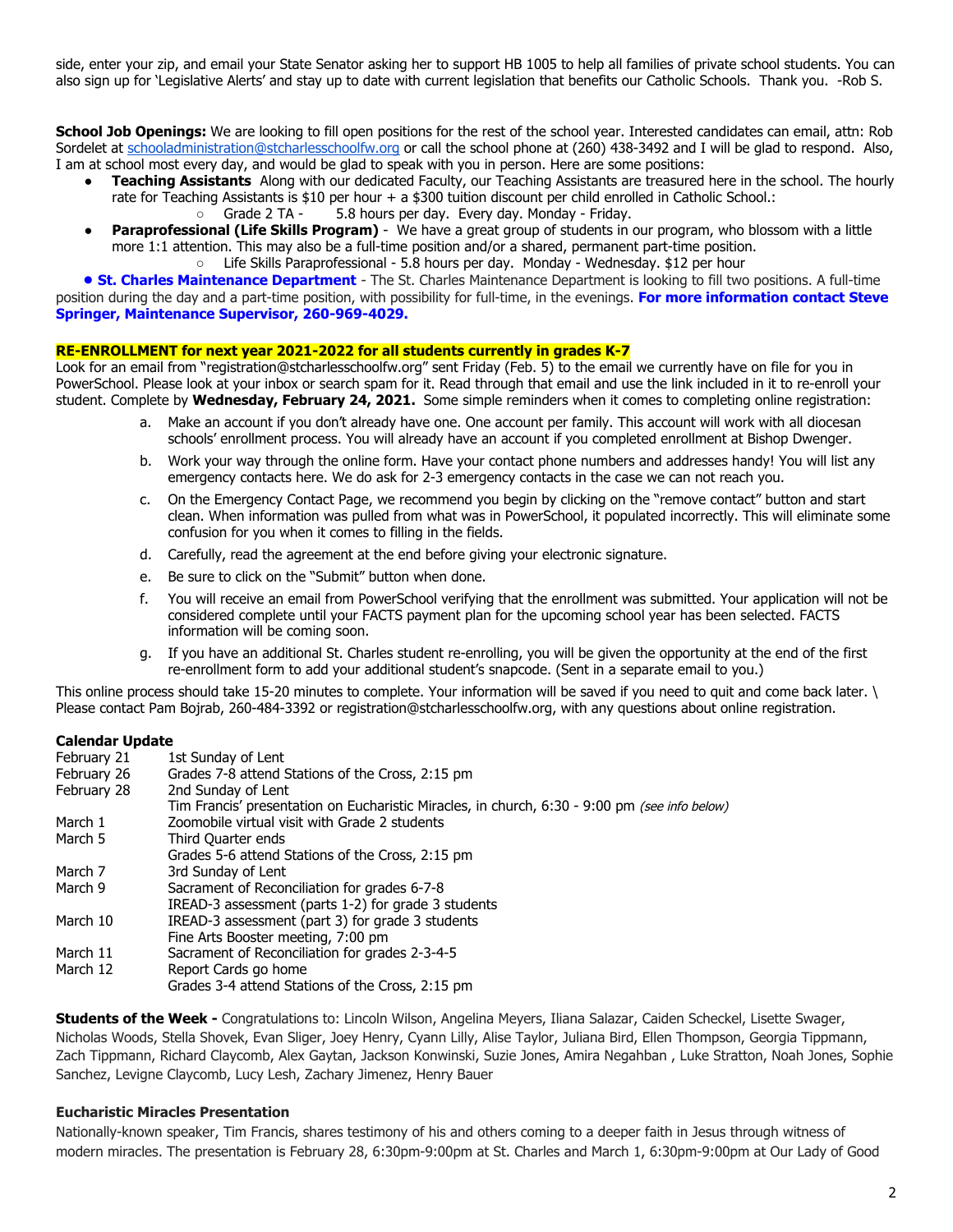Hope. The same presentation is being given both nights. **[Here is a Youtube link Tim Francis- 'Do You Believe in Miracles?'](https://www.youtube.com/watch?v=fged423uQUk&ab_channel=ProLifeCorner85)** for preview.

#### **Box Tops for Education**

The Fine Arts Boosters' Box Tops for Education spring contest is ending next week. The last turn-in date is on Thursday February 25th. Please clip Box Tops and send them into the classroom in plastic ziplock bags in quantities of 50. If you do not have 50 Box Tops make sure the quantity is clearly marked, and they will be combined with other turn-ins from the same classroom. All bonus Box Tops should be turned in separately. Be sure to continue scanning your receipts into the app and recording the classroom number, these will be included in the classroom totals. The classroom with the most box tops turned in will be awarded an ice cream party. Runner



up will earn a dress down day. Good luck! Thank you for helping to make our Box Top collections so successful. These proceeds support the enrichment assemblies for all the students!

### **NELLS Softball Registration Now Open!**

North East Little League Softball (NELLS) registration is now open for girls ages 4-14. Please join us for a fantastic season of softball. There are grants available if cost is a concern. You can register through the website- [www.nells.org](http://www.nells.org) or contact Alison Schortgen at [playeragent@nellsb.org](mailto:playeragent@nellsb.org) or 260-229-2572 with questions. Registration is open through February 28, 2021.

#### **Class Composites Available to Order for Grades PreK - 7**

In previous years, the classroom composite pictures were ordered as part of student picture packages. This year, the picture company did not include these classroom composite pictures as an option in the student picture packages parents purchased. However, you can still get a classroom composite picture. Orders can be placed online until March 10, 2021. Here is the link to order your child's classroom composite picture: <https://inter-state.com/order>. Use order code 56505VQ. The composite is \$5.00 and payment is made online at time of order.

Class Composite order forms for students in grade 8 were sent home last week.

#### **Yearbook**

Next week's parent newsletter will have information about ordering the 2020-2021 school yearbook. Look for an informational flyer next Friday!

#### **SCRIP NEWS**



This past Wednesday was **Ash Wednesday** and this weekend marks the first Sunday of Lent. Last week's bulletin listed the guidelines for fasting and abstaining during Lent. There are many restaurants that run Friday fish specials at this time or you might choose a meatless pizza or pasta meal to help with those meatless Fridays. Using **SCRIP** gift cards for those dinner options is a great way to make Friday dinners easy while you support the church.

**Dollars and \$ense of <b>SCRIP** – Having been part of the SCRIP program for more than 20 years, it's easy to forget that not everybody knows or understands what **SCRIP** is and how it works.

Briefly, the participating merchants allow us to purchase gift cards from them at a reduced rate. You purchase and use the same gift cards for full face value. The difference between purchase and redeeming value becomes a profit for the parish. We carry gift cards for everything from gas and groceries to home improvements, restaurants, department stores and more; and the rebates range from 1.25% to 33.3%! With regular usage, the average parishioner generates approximately 5% profit from their **SCRIP** purchases**.** If you spend \$200 in a week on gas, groceries, a restaurant meal, paying your Kohl's bill or making a run to the home improvements store and use **SCRIP** for those purchases, you generate **\$10/week**! As a way to thank you for supporting the parish in this way, you actually share that profit. The profit is split 50/50 – 50% for the parish and 50% for you. Your **SCRIP** credit can be used toward tuition at any school, your cafeteria account, before and after school care, donated back to the various church ministries and many other options.

Without a doubt, **SCRIP** is a win/win endeavor for all who participate.

#### **VOLUNTEERS:**

- **Feb. 22 CLASSROOM DELIVERY Sue Forte**
- **Feb. 26 Cheryl Morello, Kristina O'Neal, Kara Straessle**
- **Feb. 26 CLASSROOM DELIVERY Jen Eisaman**
- **Feb. 27 Diane Keefer, Amy Lin, Audrey Stauffer**
- **Feb. 28 Cathy Yaggy, Jennifer Hogan, Roberta Keerfer**

#### **Mar. 1 – CLASSROOM DELIVERY – Laura Ijames Mar. 5 - Angela Bauer, Sue Christle, Peggy Keefer**